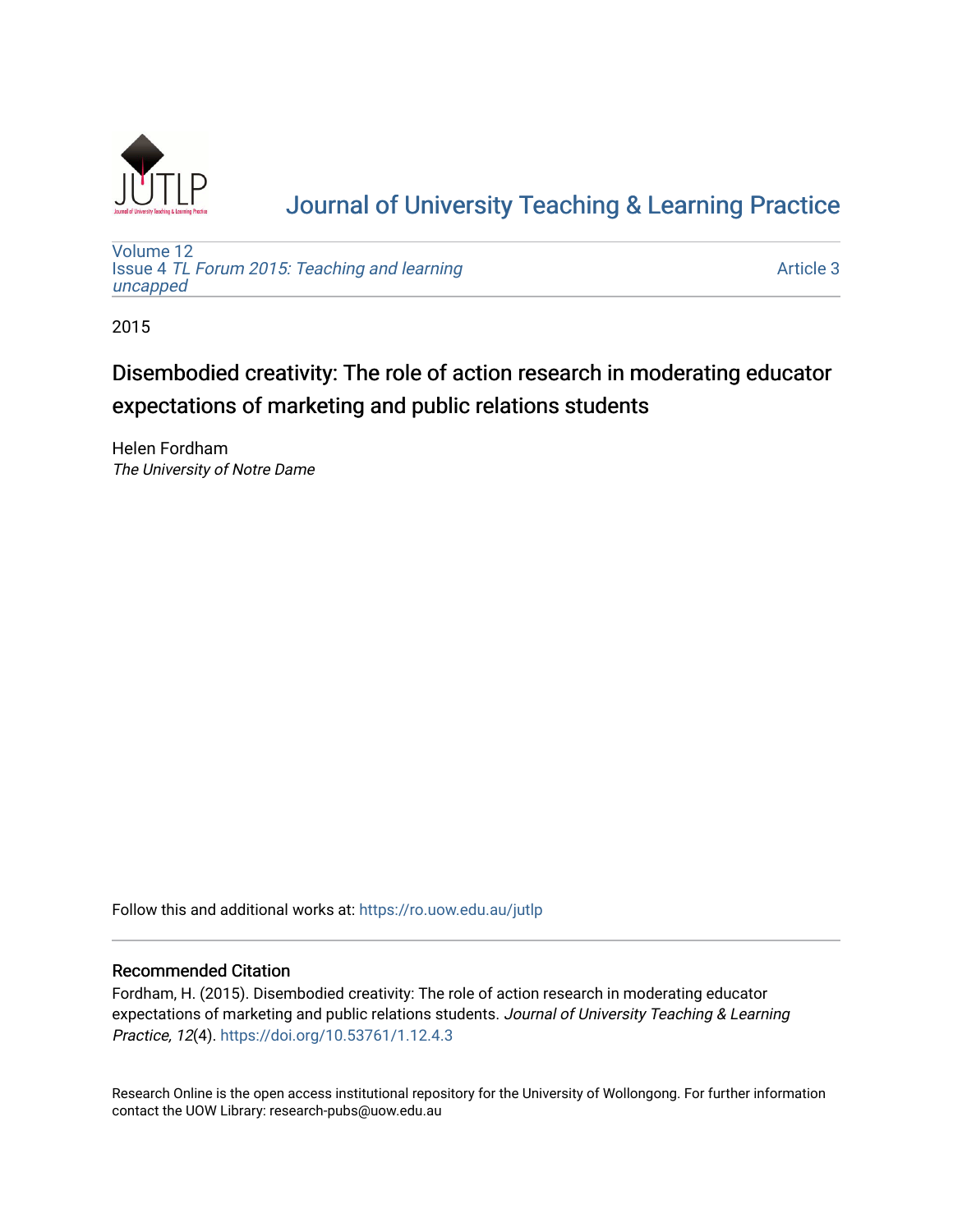### Disembodied creativity: The role of action research in moderating educator expectations of marketing and public relations students

#### Abstract

This paper explores the experience of a communications educator who instigated an action research project in a third year marketing and public relations cohort, to investigate levels of engagement with higher order critical thinking and behaviours associated with creativity. A qualitative methodology was used to 1) identify the key attributes, skills and behaviours of creativity in learning and working environments; 2) invite students to critically reflect upon and assess their own creative abilities; and 3) analyse the implications of the questionnaire data for students, teaching practice and curriculum design. The action research project exposed divergent views of creativity between the students and the educator and this perception gap offers insight into McCorkle et al's (2007) conclusion that students' individual creative abilities are inadequately developed for the workplace.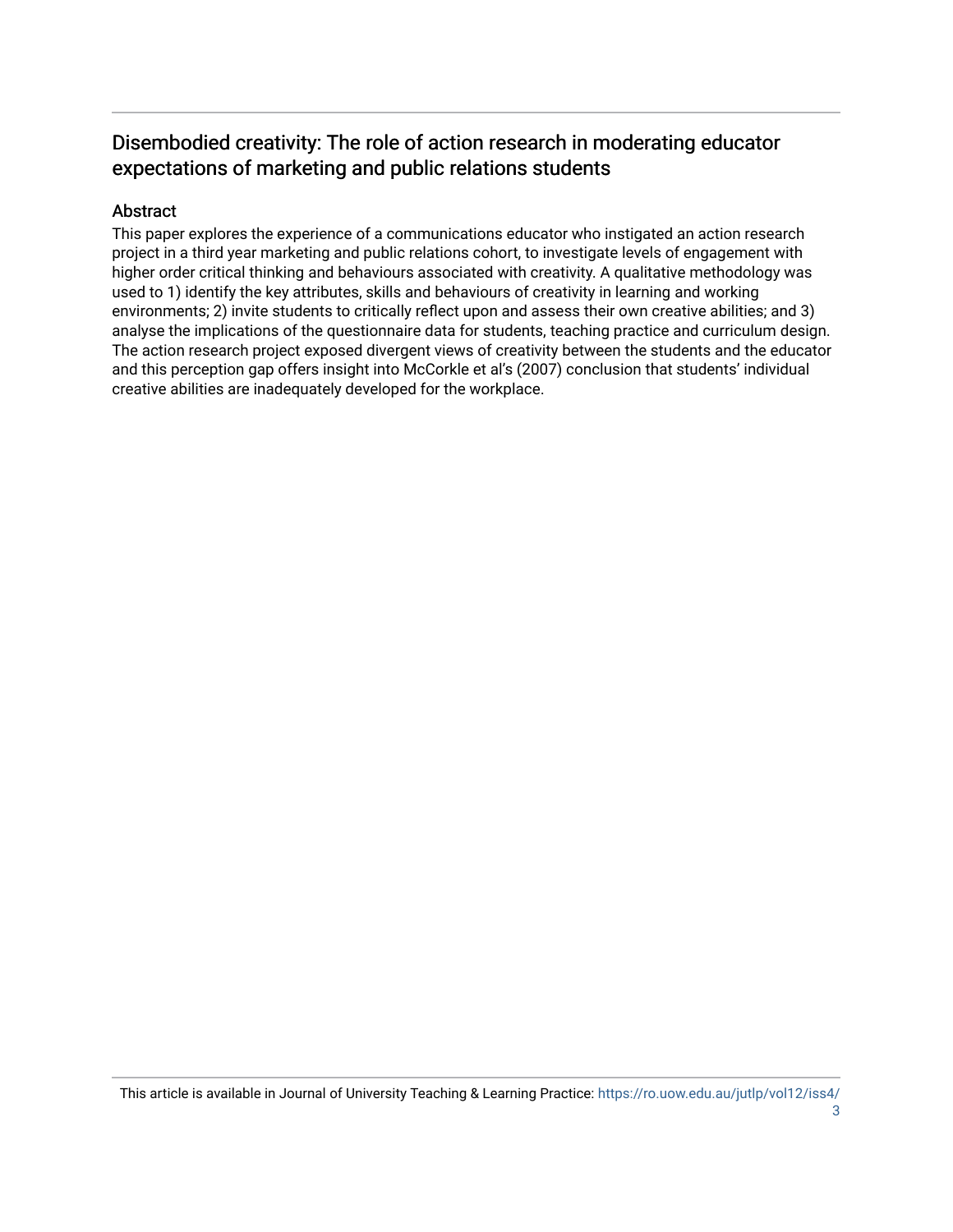

# [Journal of University Teaching & Learning Practice](https://ro.uow.edu.au/jutlp)

[Volume 12](https://ro.uow.edu.au/jutlp/vol12) Issue 4 [TL Forum 2015: Teaching and learning](https://ro.uow.edu.au/jutlp/vol12/iss4)  [uncapped](https://ro.uow.edu.au/jutlp/vol12/iss4)

[Article 3](https://ro.uow.edu.au/jutlp/vol12/iss4/3) 

2015

## Disembodied creativity: The role of action research in moderating educator expectations of marketing and public relations students

Helen Fordham The University of Notre Dame

Follow this and additional works at: [https://ro.uow.edu.au/jutlp](https://ro.uow.edu.au/jutlp?utm_source=ro.uow.edu.au%2Fjutlp%2Fvol12%2Fiss4%2F3&utm_medium=PDF&utm_campaign=PDFCoverPages) 

#### Recommended Citation

Fordham, H. (2015). Disembodied creativity: The role of action research in moderating educator expectations of marketing and public relations students. Journal of University Teaching & Learning Practice, 12(4). [https://ro.uow.edu.au/jutlp/vol12/iss4/3](https://ro.uow.edu.au/jutlp/vol12/iss4/3?utm_source=ro.uow.edu.au%2Fjutlp%2Fvol12%2Fiss4%2F3&utm_medium=PDF&utm_campaign=PDFCoverPages)

Research Online is the open access institutional repository for the University of Wollongong. For further information contact the UOW Library: research-pubs@uow.edu.au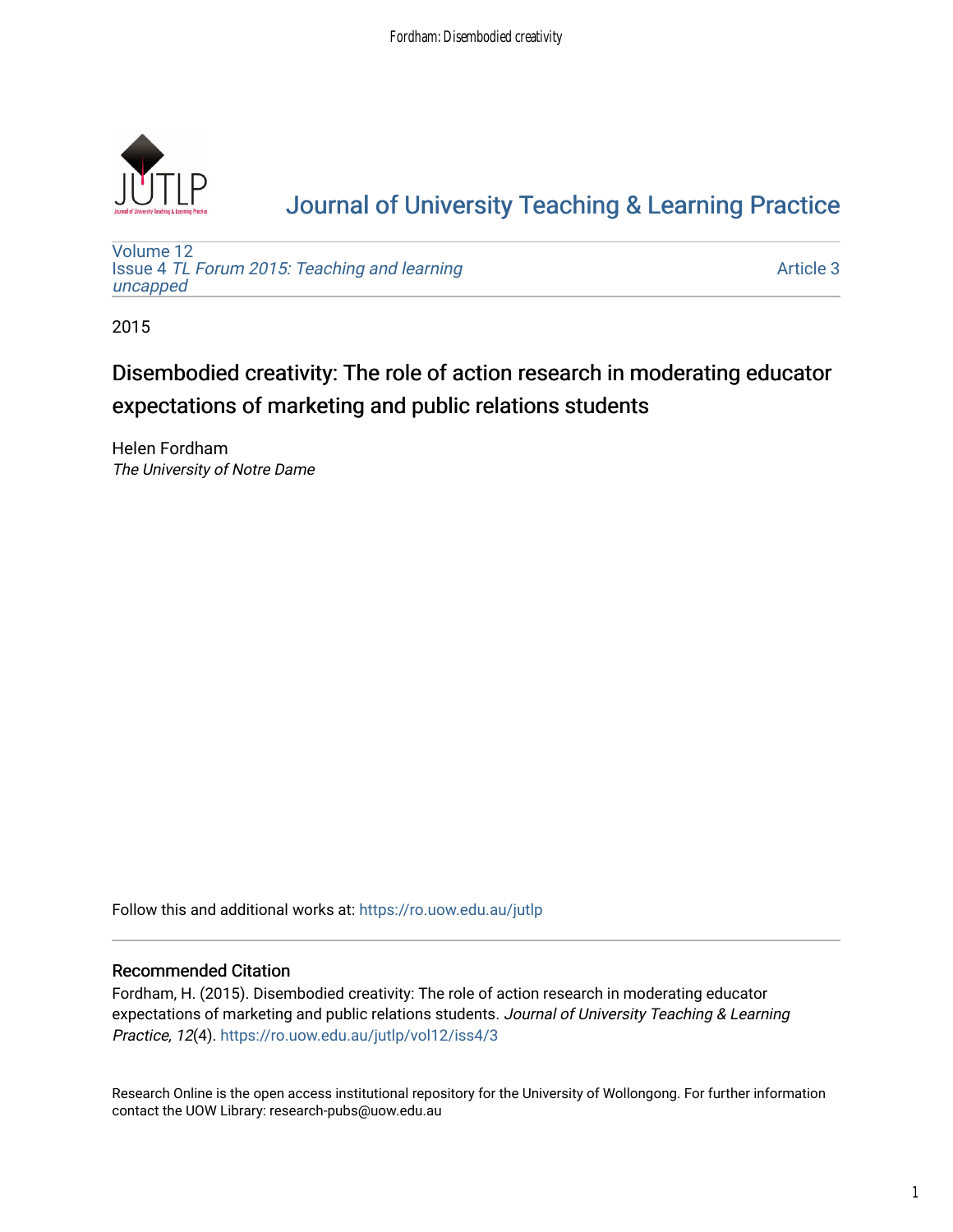### Disembodied creativity: The role of action research in moderating educator expectations of marketing and public relations students

#### Abstract

This paper explores the experience of a communications educator who instigated an action research project in a third year marketing and public relations cohort, to investigate levels of engagement with higher order critical thinking and behaviours associated with creativity. A qualitative methodology was used to 1) identify the key attributes, skills and behaviours of creativity in learning and working environments; 2) invite students to critically reflect upon and assess their own creative abilities; and 3) analyse the implications of the questionnaire data for students, teaching practice and curriculum design. The action research project exposed divergent views of creativity between the students and the educator and this perception gap offers insight into McCorkle et al's (2007) conclusion that students' individual creative abilities are inadequately developed for the workplace.

This article is available in Journal of University Teaching & Learning Practice: [https://ro.uow.edu.au/jutlp/vol12/iss4/](https://ro.uow.edu.au/jutlp/vol12/iss4/3) [3](https://ro.uow.edu.au/jutlp/vol12/iss4/3)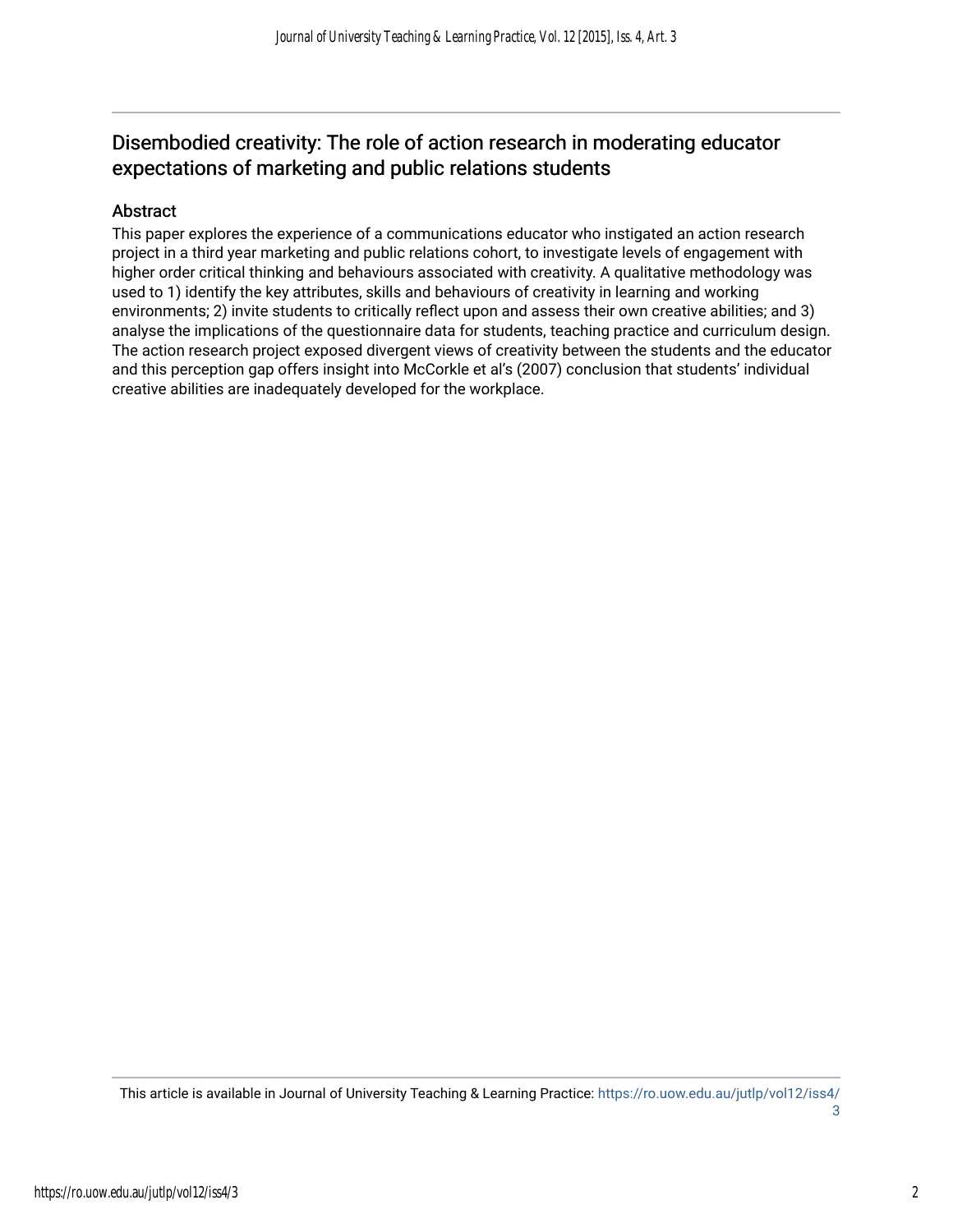#### **Introduction**

Creativity is an important mindset in business graduates for two reasons. First, a significant body of research links global business survival and profitability, leadership, and employee innovation to creativity (Amabile 1996; Driver 2001; McIntyre, Hite, Rickard 2004; Shalley, Zhou & Oldham 2004; Zhou, Shin & Cannella 2008; Diliello, Houghton & Dawley 2011; Schlee & Harich 2014). Second, creativity is an important life skill and it has been associated with personal characteristics like adaptability and robustness which, according to Palmer (2000), are "critical success factor[s] for students entering an increasingly diverse, rapidly changing, multi-national workplace" (Driver, 2001, p. 29). Yet, despite this ample research indicating creativity is valuable in creating a competitive advantage and enabling individual success in the global knowledge economy, there are still industry concerns about how adequately individual student's creative abilities are developed for the workplace (McCorkle, Payan, Reardon & Kling, 2007).

In considering how well teaching practices can strengthen creative performances in classrooms, this paper details an action research project that investigates creative and critical thinking among an undergraduate cohort of marketing and public relations students in the School of Business, The University of Notre Dame Australia. In particular this study: 1) considers how business students understand creativity; 2) examines whether the performance of creativity can be enhanced through individual critical reflection on the nature and value of creativity; and 3) analyses how student's self-assessment data can extend teaching practice and improve curriculum design so business students can better meet industry expectations of creative skills.

#### **Literature review**

Inherent in the challenges of teaching or strengthening creativity among business students is the permeability of the term creativity, which is linked to a complex array of concepts, ideas and contexts. In the arts, creativity is understood as original, novel or imaginative performances in a range of mediums. In education is it is associated with the ability to "question, analyse, debate, evaluate, interpret, synthesize, compare evidence and communicate" (Humphreys, 2014, p. 64). Psychology understands creativity as a more generalised life skill that helps people to innovate and problem-solve in daily life and it is considered a part of the personal resilience that is expressed in Maslow's (1970) theorisation that the "creative individual is a fulfilled one; and one whose life is characterized by 'agency' – the capacity to take control and make something of it" (Craft 2003, p. 114). In a business context, the idea of creativity has been grounded in cognitive and psychological factors, including critical thinking (Driver, 2001; Schlee & Harich, 2014), power (Gervais, Guinote, Allen & Slabu, 2012), problem-solving (Titus 2007; McCorkle et al., 2007; Fontenot 1992); competition (De Tienne & Chandler, 2004), and innovation and invention (Amabile, 1997; Shalley, Zou & Oldham 2004).

Diliello, Houghton and Dawley  $(2011)$  — summarising a range of theorists — defined creativity as "the process of forming novel, useful and appropriate ideas". This conceptualisation of creativity as a process — rather than an intuitive act of genius or as a specific outcome — is useful because it identifies the attributes, behaviours and skills required for creative performance, and positions creativity as a learned skill that can be amplified or reduced by training, education and environment (McCorkle et al., 2007; McWilliam & Dawson, 2008; Amabile & Pillemer, 2012; Schlee & Harich, 2014). The idea of creativity as a learned practice has also seen the development of models which identify the constituent skills and mindsets associated with creativity. The *Torrance Test of Creative Thinking* (TTCT) defined creativity as a problem-solving activity and listed four dimensions that enable divergent thinking, including 1) elaboration, 2) flexibility, 3)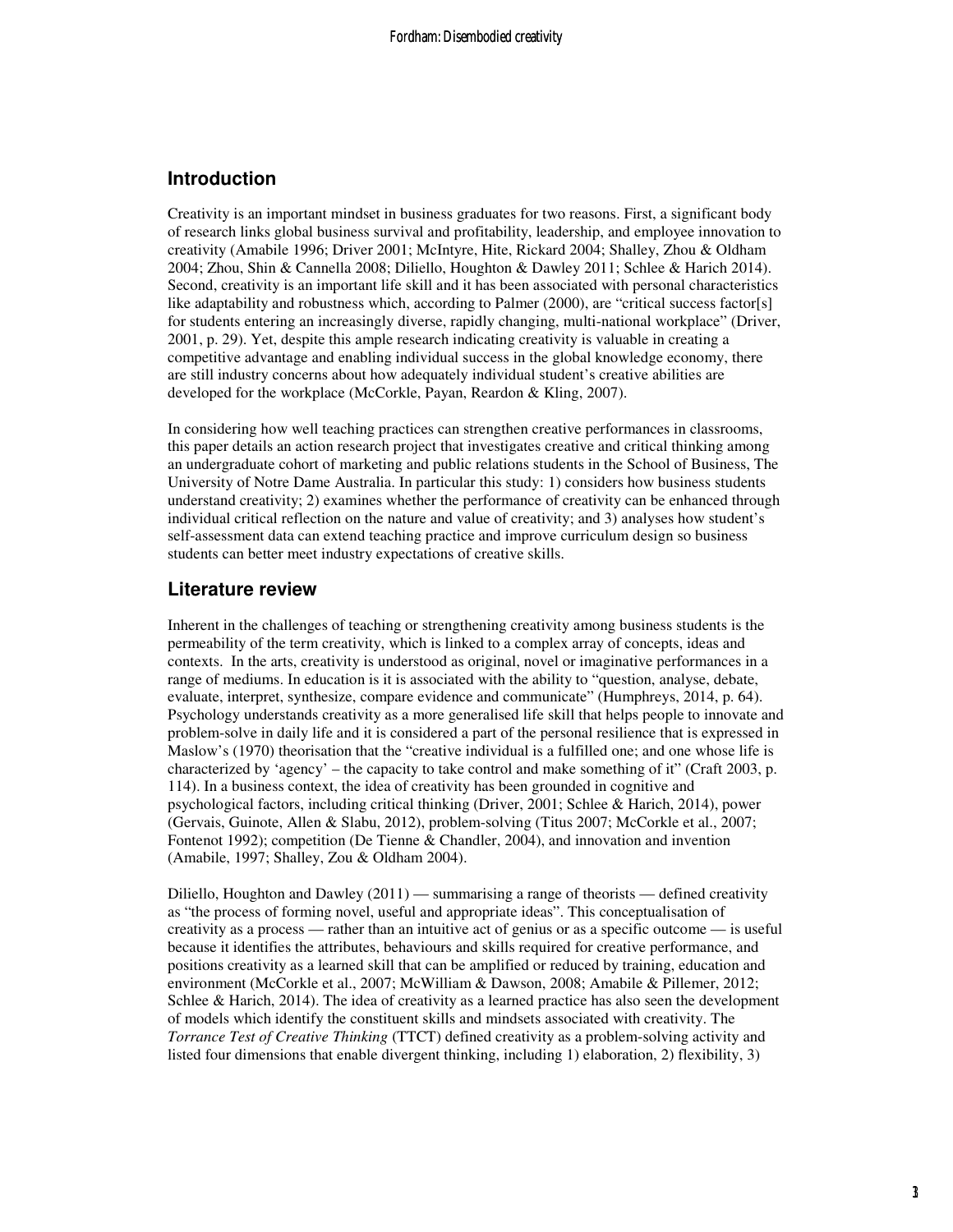fluency and 4) originality (McCorkle et al., 2007, p. 257). Miller's (2009) *Cognitive Processes Associated with Creativity* (CPAC) model also links creativity to analogical reasoning, brainstorming, flow, imagery, incubation and perspective-taking. Titus' (2007) *Creative Marketing Breakthrough* (CMB) model lists cognitive flexibility and disciplinary knowledge as central to creative breakthroughs and the ability to develop new ideas.

Understanding creativity as a learned process does not preclude conceptualisations of creativity connected to personal characteristics and intrinsic motivations. Zhou, Shin and Cannella (2008) found curiosity, interest and motivation are central to the performance of creativity. Amabile (1997, p. 43) recognised, that to some extent, degrees of creativity rely on personality characteristics "related to independence, self-discipline, orientation towards risk-taking, tolerance for ambiguity, perseverance in the face of frustration, and a relative lack of concern for social approval".

External factors and extrinsic motivators also shape creativity. Driver (2001) concluded that "environments that welcome creative ideas without exerting control or that encourage risk-taking and questioning of assumptions" invite creativity (p. 29). Amabile (1997) also noted that "reward and recognition for creative ideas, clearly defined overall project goals and frequent constructive feedback" enables creativity (p. 45). Challenging goals, "structured group interaction; autonomy; and a supportive environment", also foster creativity and innovation in groups (Paulus, 2000, p. 253), and creativity can be affected by job design, relationships with colleagues and supervisors, anticipated evaluation, and reward systems.

## **Methodology**

Action research enables reflection upon real world problems in order to devise contextualised and customised solutions that empower the educator. According to Hine and Lavery (2014), action research facilitates the development of a systematic inquiry into an educator's practice through the process of observe, reflect, act, as well as affecting "positive change" in teaching (p. 1-2). Action research generates new knowledge and can create more effective learning environments. It does, however, have a number of disadvantages including the time it takes to conduct research as well as issues of objectivity. Hine and Lavery (2014) noted that even with the iterative process of action research, unexamined or unconscious assumptions may infect the research.

Central to constructing this action research project was the goal of helping third year students to understand industry expectations of creativity. The project sought to explore and explain a perceived absence of creative and critical thinking in a selected cohort of students enrolled in marketing and public relations. By considering student views on creativity and comparing them to educator expectations, it was anticipated that the resulting data would produce insights into teaching practice and curriculum design.

Student attitudes and views about creativity were identified through the administration of a baseline questionnaire. The questionnaire was followed by a classroom presentation, which outlined the different types of creativity and the characteristics and mindsets associated with creativity. The *Torrance Test of Creative Thinking* (TTCT) model and the *5 + 1 Behaviors of Innovative Thinking* proposed by Miller and Wedell-Wedellsborg (2013) were used to demonstrate that creativity could be a learned process, and that it was associated with specific forms of critical and reflective thinking and problem-solving that could be replicated.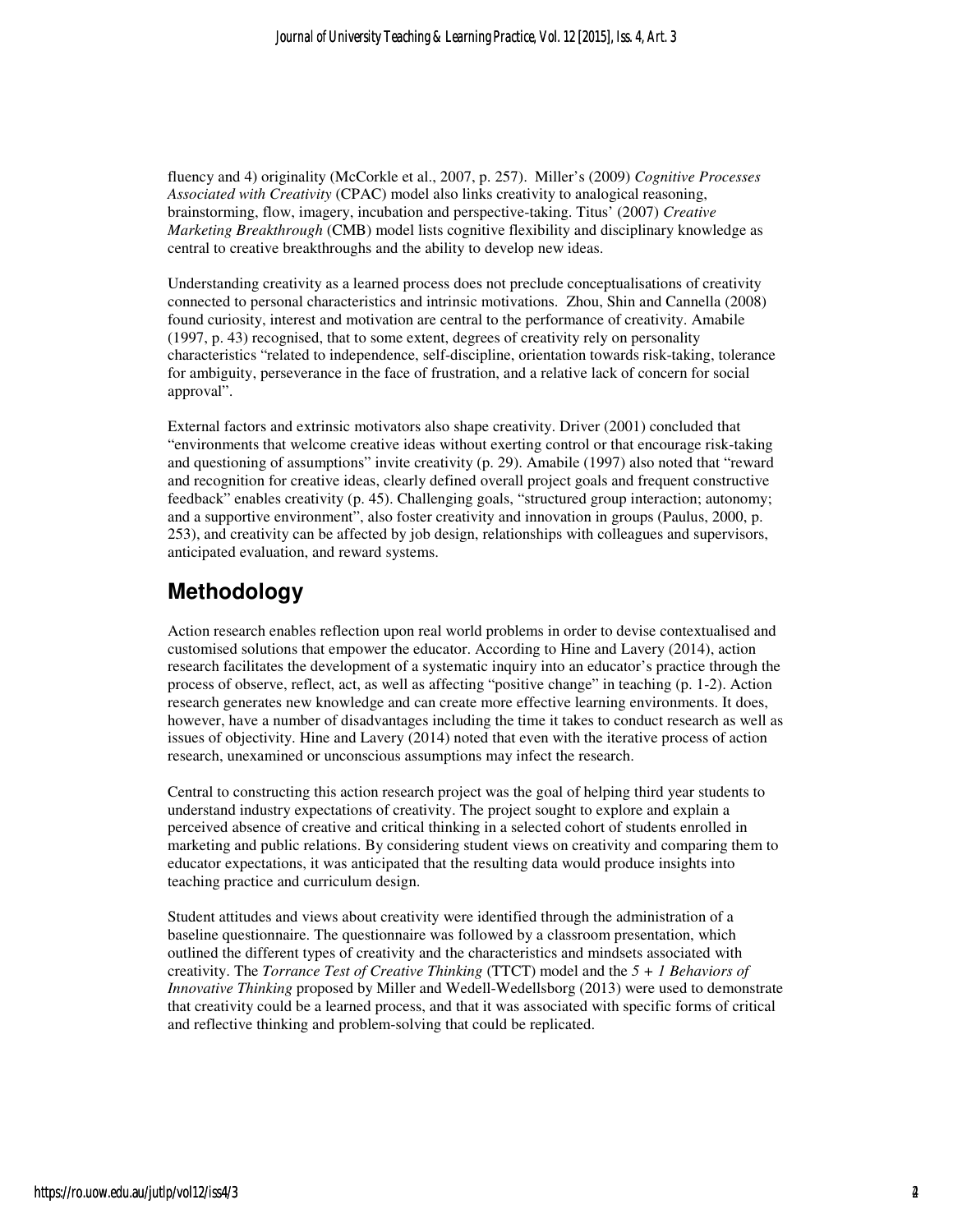Study participants were then asked to apply these behaviours and thinking patterns in a group activity that involved devising a social media campaign for a company. The group activity was based upon the unit's key assessment item and it thereby enabled students to consciously apply to a real outcome the processes and attributes of creativity presented in the project lecture. At the conclusion of the group work, the students completed a second questionnaire, in which they were invited to reconsider their initial self-assessment, as well as provide feedback on the ways in which the attributes of creativity generally could be strengthened in a learning environment.

As an action research study, the problem definition and data collection was shaped by the researcher's epistemological position. In this case, the educator had considerable media and communications experience, which had led to the view that creativity was a skill set grounded in research, critical thinking, applied problem-solving, and the ability to adapt concepts, ideas and outcomes in different contexts. For the educator, these skills implicitly required students to be intellectually curious enough to read extensively in order to gather and associate ideas and generate options. It was also expected that students needed to be sufficiently motivated to engage in a process of critically rethinking how ideas can be re-versioned or reformatted for different contexts or problems. Anecdotally, the educator had noticed an absence of associative, critical and speculative thinking in the marketing and PR students. This study, therefore, provided a useful opportunity to interrogate the educator's teaching practice, assumptions and expectations about the degree and nature of student's creative performance.

A qualitative approach was adopted to data collection. It was anticipated that student comments and observations would produce a richer data set and make visible the degree of divergence or correlation between teacher and student expectations of creativity. It was also anticipated that open ended questions would encourage students to consider their own assumptions and ideas about creativity as a first step towards more consciously embodying those skills and attributes. A combination of closed and open ended questions was developed and the first question of the prequestionnaire invited students to consider what they understood the term creativity to mean. Diagram 1 summarises the responses.

| Diagram 1: Pre-question: What do you think creativity means? |  |  |  |  |  |
|--------------------------------------------------------------|--|--|--|--|--|
|                                                              |  |  |  |  |  |
|                                                              |  |  |  |  |  |
|                                                              |  |  |  |  |  |

| Develop ideas                                                                      |
|------------------------------------------------------------------------------------|
| Solve problems                                                                     |
| Think outside the box                                                              |
| Go against the norm                                                                |
| Surprise people with fresh ideas                                                   |
| Express yourself                                                                   |
| Innate sense of freedom of thinking, viewing and expressing                        |
| Able to think for yourself                                                         |
| Use imagination                                                                    |
| Be inventive                                                                       |
| Create something out of nothing that has meaning                                   |
| Think laterally                                                                    |
| Be outgoing                                                                        |
| Produce art, music that draws on emption and provides meaning and interprets ideas |
| Build a different product                                                          |
| Find or look at something in a way that has not been thought of before             |
| Express imagination in an unusual or unique way                                    |
| Ability to create something, art, poem, song, business venture                     |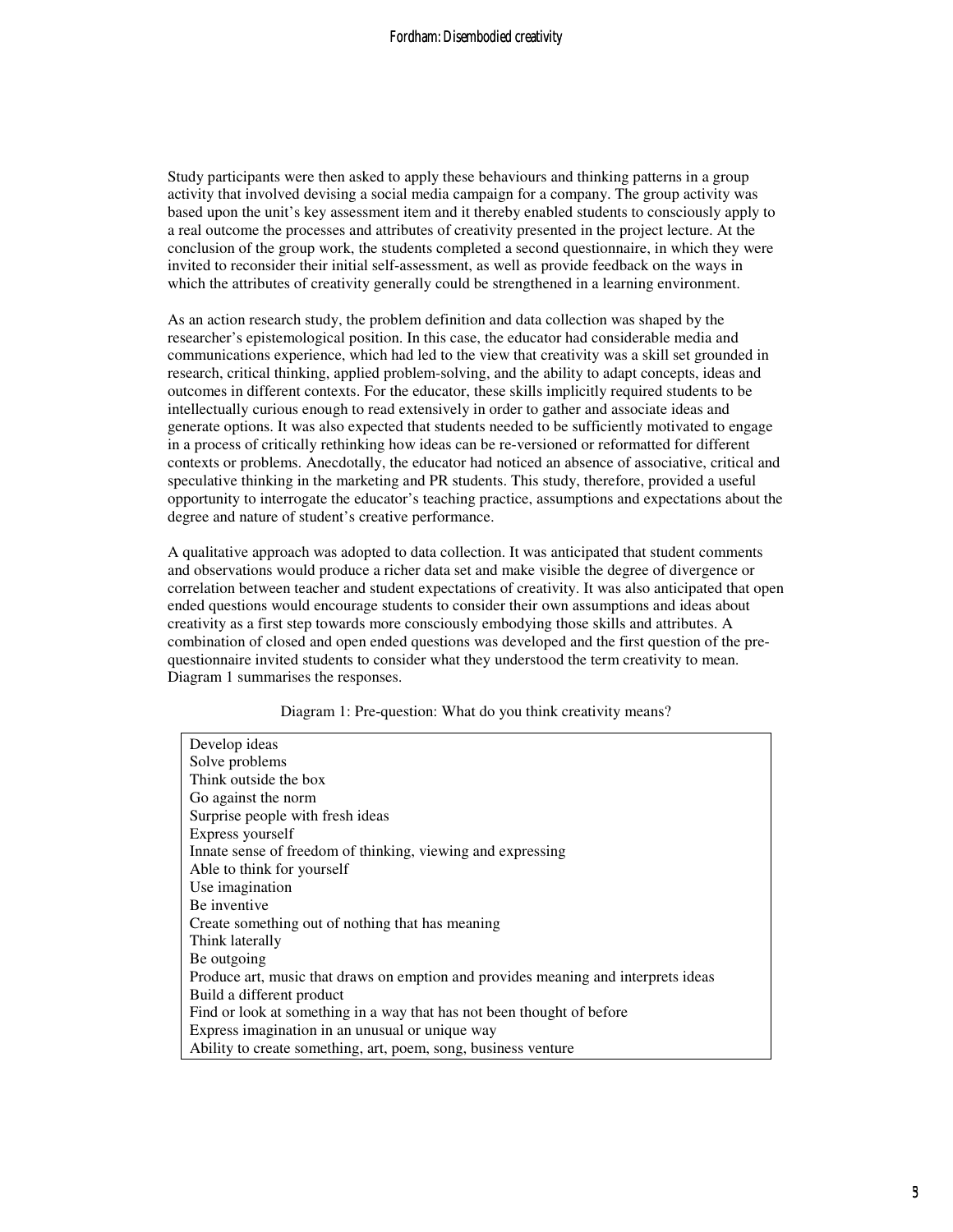| <b>Originality</b>                                                   |  |
|----------------------------------------------------------------------|--|
| Come up with unique ideas and processes                              |  |
| Explore outside your comfort zone                                    |  |
| Ingenuity                                                            |  |
| Different, untold, exciting, wonderful, colourful something to share |  |

Students were also asked if they identified as creative and below is a summary of the pre-question responses.

Diagram 2: Pre-questions on identifying as creative

| Pre-question                                         | Yes | No | Sometimes |
|------------------------------------------------------|-----|----|-----------|
| Do you think you are creative?                       | 14  |    |           |
| Do you think creativity is important to your career? | 19  | -- |           |
| In what way is creativity important?                 |     |    |           |
| Why did you choose to enroll in a business degree?   |     |    |           |

A summary of the post-question responses below make it evident that students did not significantly change their minds about creativity as a result of the research project, although respondents were divided over whether consciously reflecting upon creativity as a process served to strengthen the skills and mindsets associated with creativity.

Diagram 3: Post-question responses

| Post-question                                                                                                   | Yes | N <sub>0</sub> | Sometimes | No response |
|-----------------------------------------------------------------------------------------------------------------|-----|----------------|-----------|-------------|
| Do you think you are creative?                                                                                  | 15  |                |           |             |
| Do you think working in a group makes you more                                                                  | 18  |                |           |             |
| creative?                                                                                                       |     |                |           |             |
| Do you think consciously considering the attributes of<br>creative mindsets has improved your sense of your own |     |                |           |             |
| creativity?                                                                                                     |     |                |           |             |

Students were also asked for suggestions on how the classroom environment could be more supportive of student creativity. The responses are summarized below and indicate a wide variety of factors.

Diagram 4: Ways learning environments could be made more supportive

| What are some of the ways     | More group work                                                  |
|-------------------------------|------------------------------------------------------------------|
| learning environments could   | Less group work                                                  |
| be made more supportive of    | Open class discussions                                           |
| the attributes of creativity  | Remove florescent lights                                         |
| discussed in the class today? | Flexibility                                                      |
|                               | Encourage physical movement between work spaces                  |
|                               | Self-belief                                                      |
|                               | Change the composition of the groups                             |
|                               | Role playing                                                     |
|                               | Go outside                                                       |
|                               | Do things in your own time                                       |
|                               | Remove restrictions (deadlines or to show mastery of knowledge.) |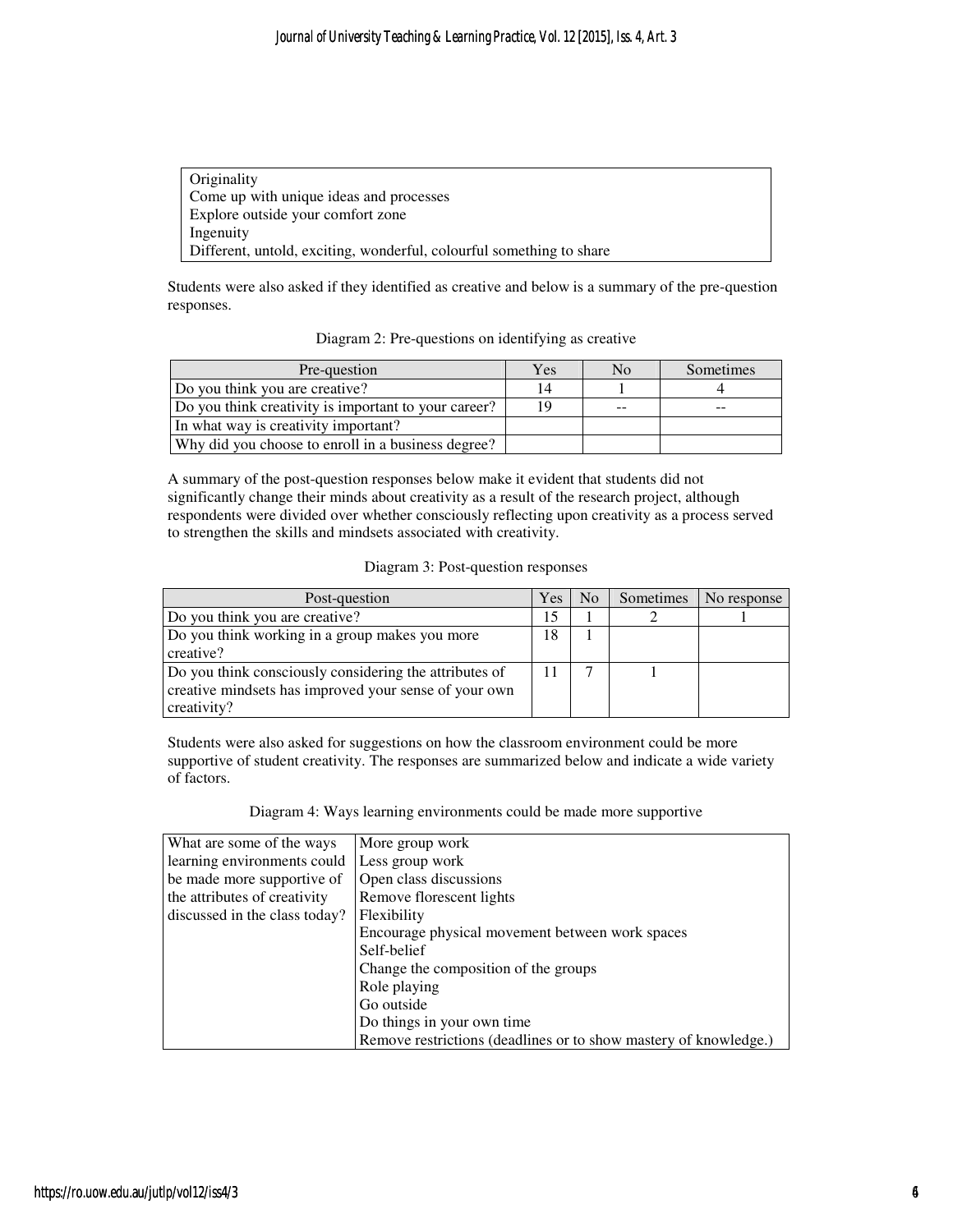This research had three hypotheses. Research by McIntyre et al. (2003) and McCorkle et al. (2007) indicate that while Marketing students generally consider themselves more creative than their Accounting and Management peers, their scores, in fact, are not very different. It was, therefore, anticipated that the students in the Marketing and Public Relations Class would think of themselves as creative.

Amabile (1997; 2012) also asserted that training and education strengthened creativity in students. It was therefore expected that critical reflection by students upon the attributes of creativity would constitute a form of training, so it was anticipated that the students would consider themselves the same or more creative at the end of the presentation and activity.

Finally it was anticipated that the students would find the classroom environment insufficiently supportive of creative output, primarily because studies by McCorkle et al. (2007) found that students did not believe that creativity was rewarded in assessment items.

#### **Findings**

The baseline questionnaire demonstrates that students define creativity broadly, including as a process and an outcome, as well as intrinsically related to ways of thinking and personal temperament, and extrinsically to rewards. Some students defined creativity as producing a "poem, a game, a song, a business venture" while others described it as "thinking outside of the box" or going "against the norm" or "think[ing] differently." The term was repeatedly described as meaning original, novelty, freedom, personal expression and the idea of making meaning.

Terms like imagination, innovation and social change were also used. One student explicitly stated that creativity was about solving problems and another linked creativity to power, noting that she/he would be more empowered by creativity to make meaning of his/her life. Just over 63 percent of the respondents identified themselves as creative or somewhat creative in the prelecture questions and this did not change with the lecture and group discussion, although they acknowledged that critically reflecting upon the attributes of creativity strengthened their own sense that they were creative. Indeed, one respondent observed that the lecture and group work had made "me consider more elements as creativity, not just arts and music." The 21 percent who did not think of themselves as creative in the baseline questionnaire also noted that the critical reflection enabled by the research activity had not led them to change their minds in their assessment of their own capabilities. The three respondents who expressed ambivalence and uncertainty in the initial questionnaire about their creativity also did not change their minds. One student did not think creativity could be learned, preferring to see it as an innate and intrinsic characteristic. The same student noted, however, that the lecture and group work had made him/her think about the attributes of creativity. Another respondent felt that he/she was creative but "not in the way as presented in the slides." Thinking about creativity was not helpful for everyone. One participant wrote that consciously considering the attributes of creativity "ruins the natural process by over-analysing it" and another indicated that thinking about creativity "just made things more difficult."

Consistent with the research by McCorkle et al. (2007), all respondents acknowledged that the disciplines of marketing and public relations require creativity. Specifically in a work context, the students understood creativity as providing solutions, interpreting information, finding unique ideas and being divergent from others – which they associated with providing a competitive edge. In this sense, creativity is clearly seen as a cognitive and innovating process, which is consistent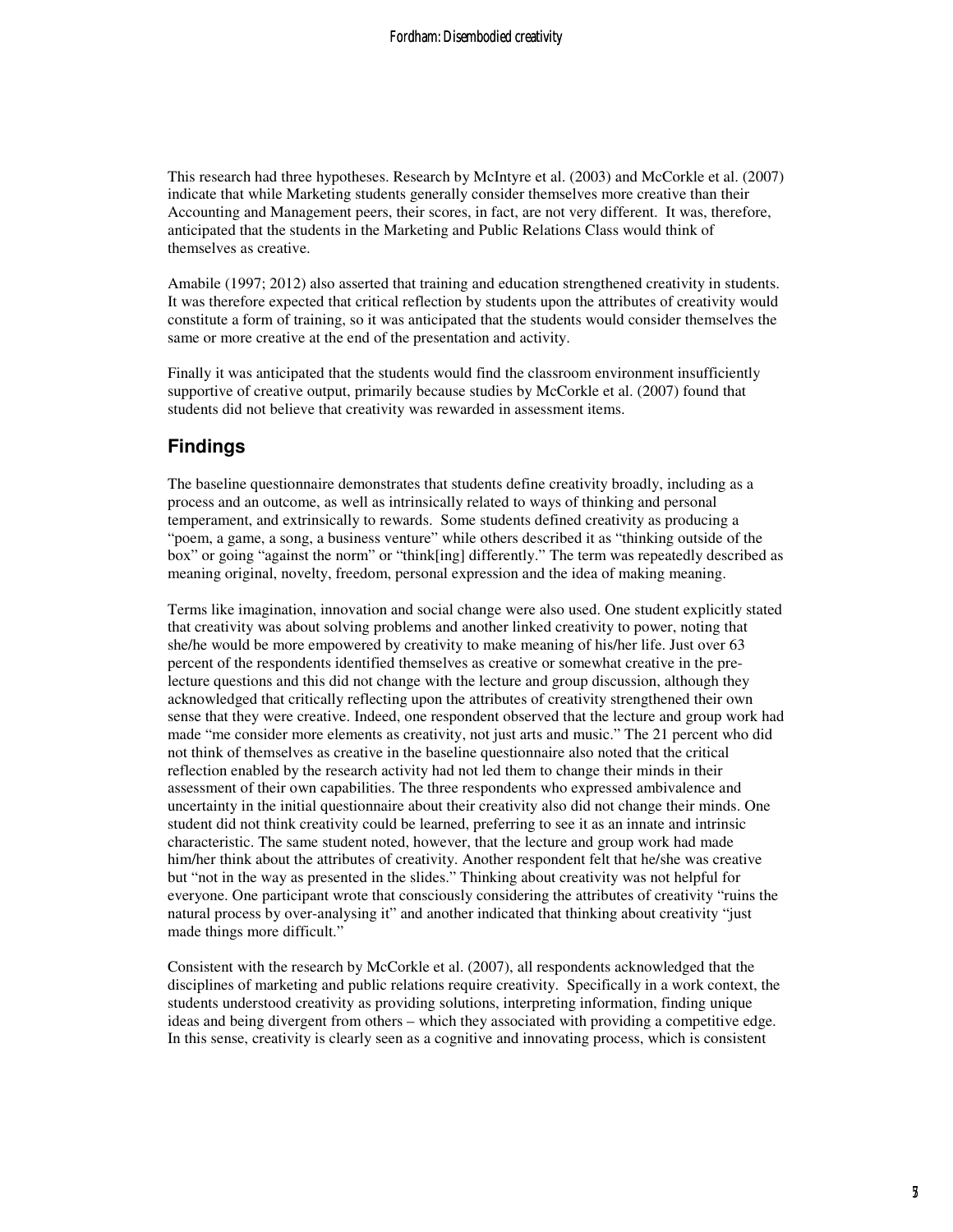with the educator's expectations of creativity. Other students, however, understood creativity as an intrinsic attribute or way of viewing the world that is valuable because it will make their life and work more interesting and meaningful.

The majority of the project respondents were enrolled in a business degree majoring in marketing and public relations, and they indicated that they saw a business degree as a useful qualification that would broaden their career options. Indeed, for some respondents their business degree would enable them to monetise the things that they really like to do, or to turn creative hobbies into profitable businesses. One respondent indicated that he/she was not "creative enough to do something like fashion design so instead would like to work in the business side of fashion."

In considering the extrinsic motivations and conditions that enable creativity in classrooms, 15 of the respondents indicated that working in groups helped to make them feel more creative. Brainstorming ideas was considered the most valuable aspect of group work. Four respondents, however, made a distinction between good and bad groups and that a bad, "ungenerous" and closed group could equally stifle creativity.

Respondents made several suggestions about ways learning environments could be made more supportive of creativity. Twelve respondents saw talking through issues in small groups as an enabler of creativity. By contrast, however, one respondent wanted less group work and more general class discussion and an opportunity to rotate group members. Three respondents talked about flexibility and doing "things" in their own time and being able to move around or go outside. One respondent noted learning environments could be made more supportive of creativity "by keeping things open ended, not too restrictive or too put on the spot/rigid." Another respondent who identified as creative indicated that he/she "felt pushed to the edge" by the assessment items and that deadlines stifled his/her creativity.

#### **Discussion**

In reviewing the findings it is evident that the term creativity has become ubiquitous and that there are widely divergent expectations of what constitutes creativity. The students' definition of creativity is broad and can be seen to support Kerry Unsworth's (2001) argument that creativity cannot be spoken about in a universalised way. Most of the definitions provided by the study's participants identified aspects of cognitive, educative, intrinsic, process and output creativity, and the students clearly recognise its value in generating ideas. Many of the students also linked creativity to life skills.

There were some interesting paradoxes, however, in the findings. Some of the students saw creativity as intrinsic to personality and a part of expressing themselves, yet they did not enumerate personal attributes like "independence, self-discipline, orientation towards risk-taking, tolerance for ambiguity, perseverance in the face of frustration, and a relative lack of concern for social approval" which Amabile (1997, p. 43) has associated with creativity. Further, while some of the students consciously linked creativity to thinking and problem-solving, the educator noted that students did not consistently display the cognitive behaviors generally affiliated with higherorder thinking skills in the classroom. Smith (2014, p. 386) defined these skills as the "deliberative, reflective cognitive activities we undertake to achieve our goals" which rely on "perception, attention, memory, and affect", and are linked to critical thinking, intelligence, reasoning, judgment, problem-solving, and design.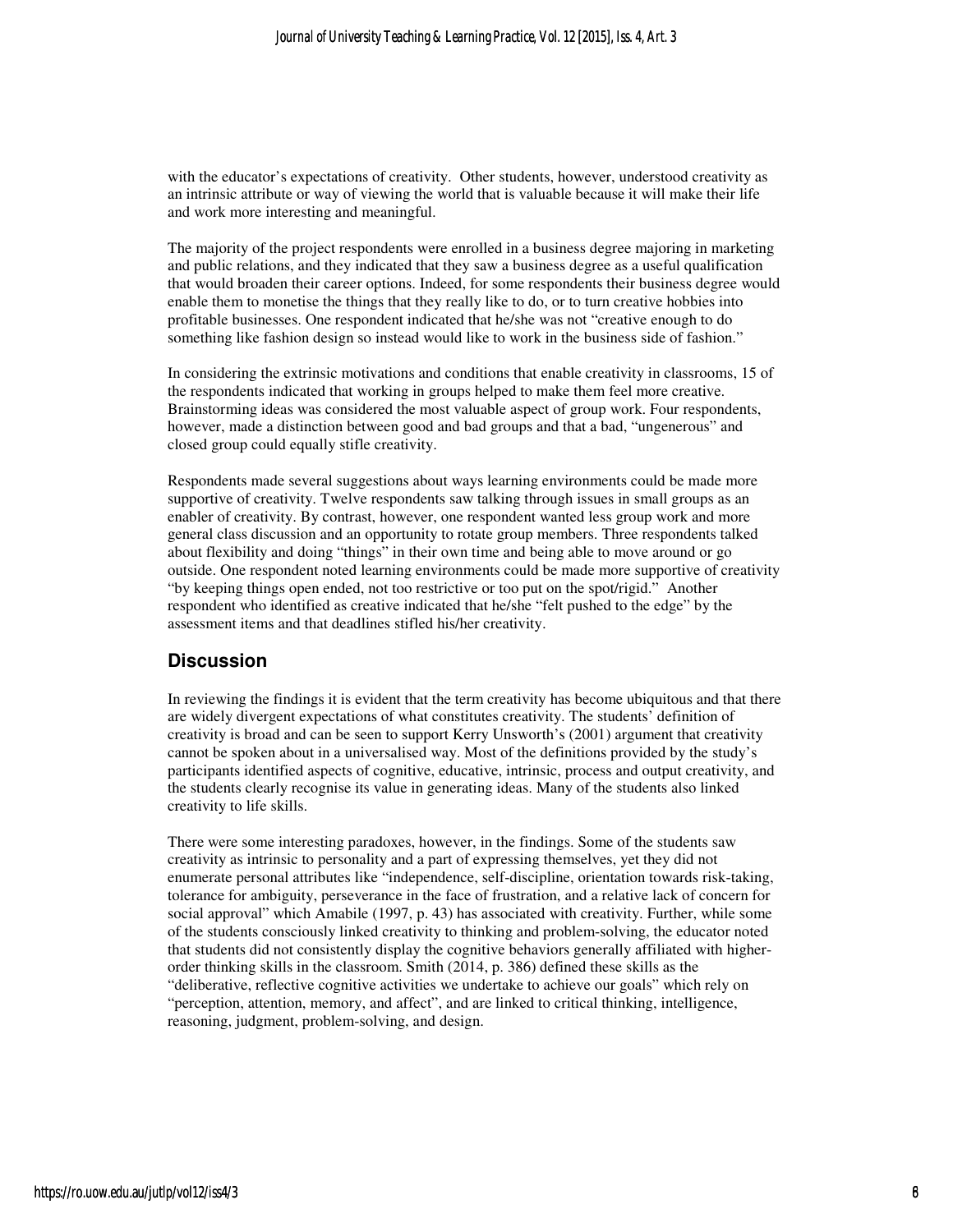The absence of these behaviours in the classroom was puzzling particularly since the unit content had been reviewed to introduce assessments and activities that strengthened problem-solving and analytical and interpretative skills, which the CCT model identified as central to creative performance. These adaptations to the curriculum included collaborative group assignments, which require the sharing and discussion of ideas; individual class presentations of readings, in an effort to get students to engage with and compare and contrast ideas; and the use of problemsolving scenarios to promote adaptable thinking. Classroom behaviours indicate that these adaptations to the curriculum achieved only limited success.

Of particular concern was the lack of engagement with the course readings by the relevant dates, which significantly impacted upon the vibrancy and usefulness of class discussions in meeting unit outcomes. The educator, as a practitioner scholar, found this worrisome since a primary function for marketing and PR practitioners is the creation of connections across different domains of knowledge — particularly culture — to produce original, novel ideas or innovate in the application of ideas. It is class discussions that facilitate the sharing and communication of ideas and make visible the divergent perspectives essential to creativity. Indeed, according to research by Rudsberg, Ohman and Ostman (2013, p. 394), classroom discussions are crucial to learning because they make visible student learning processes and force them to specify the conditions for their assertions, as well as find "new solutions". The authors argue that classroom discussions demonstrate how well students respond to, or incorporate the views of others into their arguments, and since creativity is increasingly seen as a collaborative and dialogic process, classroom participation can clearly be identified as one important indicator of creative behaviours.

Research indicates engagement with classroom discussions is important in assessing creativity for several reasons. Bustillo (2010) saw student discussions as indications of active learning, which produces more engaged students ready for the knowledge economy. Bustillo notes that "… active learning makes the student carry out an individual intellectual effort that permits a better learning of a particular subject, beyond the simple activity consisting in absorbing information dealt by the classroom instructor" (p. 2). Burch (1999) also linked participation and engagement in class discussions to reflective thinking, which is essential to critical thinking and creative thought. Burch concluded, however, that some students resist classroom engagement for a variety of complex reasons including distrust of the teacher or other students. Aboudan (2011) has also suggested that students become disengaged and non-participatory in classroom conversations because they are bored with the content.

Not all students in the cohort demonstrated behaviours that indicated a lack of engagement with the unit content. However, the lack of critical and associative thinking was visible in many of the participants. In considering the absence of the attitudes, behaviours and higher-order thinking skills associated with the performance of creativity, it is important to acknowledge that there are a variety of factors, beyond the classroom, that may also shape this cohort's approach to learning and responses to the study. These include outcomes-focused secondary education, which can encourage a procedural and perhaps uncritical approach to learning; varying levels of individual commitment to the student's choice of degree; student employment workloads in excess of 25 hours a week; and a growing expectation of customised learning, which enables students to study and engage with content at their own convenience. These factors can drive a particularly individual, instrumental and utilitarian – rather than reflective – approach to learning. Moreover, it is possible that since the study was administered early in the semester the behaviours in the classroom were also shaped by the fact that some students may not have known each other and were therefore more cautious about speaking up in class. The students may also not have been clear at this stage of the semester about the unit content or what was expected of them, particularly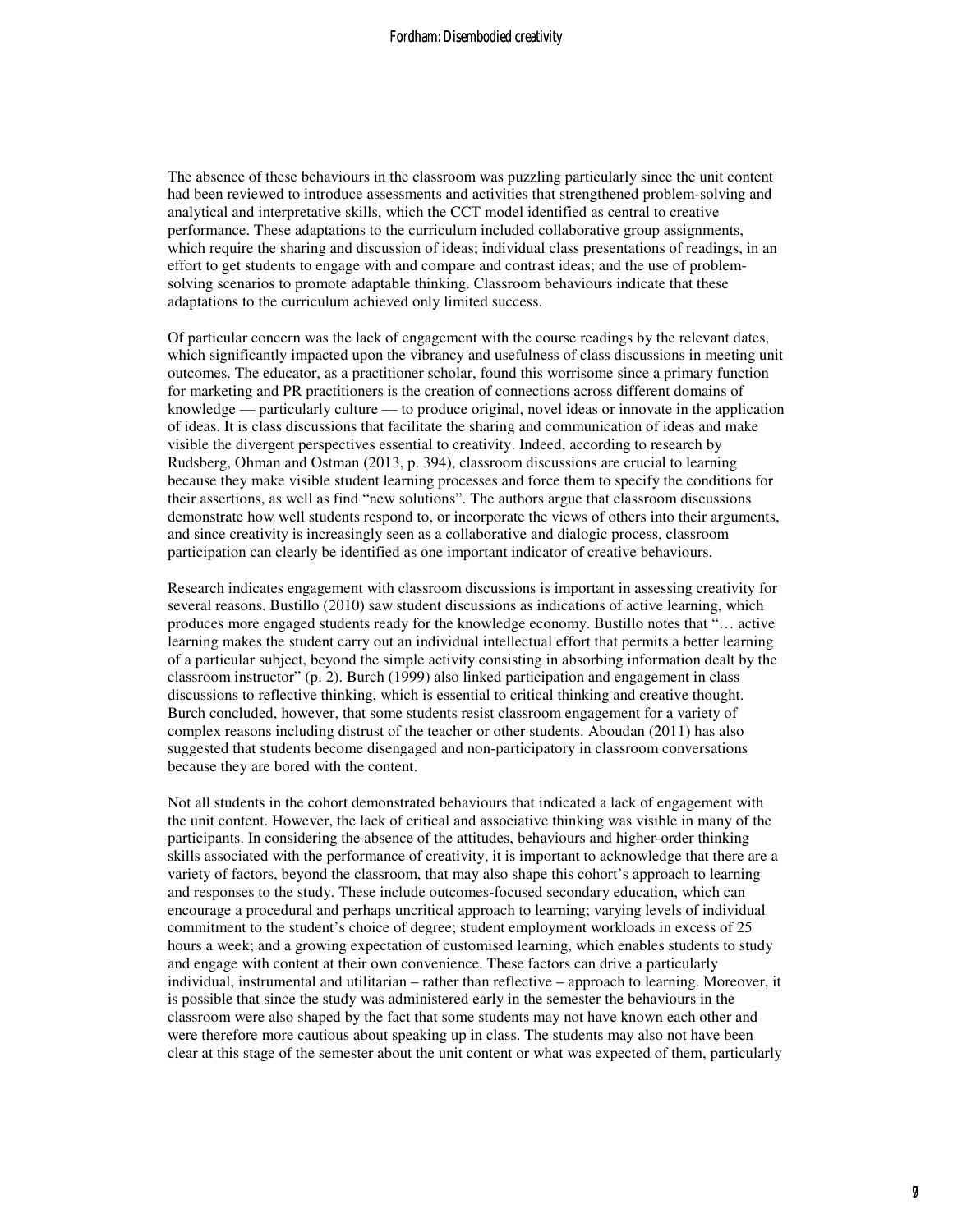since there tends to be high levels of absenteeism in the first few weeks of semester as students finalise their enrolments.

In observing the absence of behaviours associated with creativity, even as the data shows that students clearly think of themselves as creative, it is worth considering the nature of the student demographic within the School of Business. There is a diversity of attitudes and capabilities, but anecdotally there is ample evidence to suggest that the Business degree draws students who, while unsure of their career direction, seek to study something that will enhance their employment opportunities. This assessment is supported by Bennett's 2004 study which identified "financial and tangible" benefits as the primary reason students enrolled in Business degrees. It is also supported by a 2008 study by Heath, Rothon and Kilpi, who concluded that studying applied subjects like business is a 'sign of "risk-aversion"' (quoted by Pasztor, 2011, p. 710). They also noted that the preference for a more vocational degree like business may be driven by the "discriminatory practices . . . young people face at entry into the labour market" (p. 710). It is, therefore, possible to conclude that while creativity requires risk-taking and adaptable mind-sets, the students undertaking a business degree, in fact, may be somewhat risk adverse and procedural in their approach, in comparison to other disciplines, even those students in marketing and public relations.

Observations of the group interactions during the action research class activity tend to support the view that some students have an uncritical view of creativity. The project participants, rather than applying the Miller Wedell-Wedellsborg behaviours of innovation to brainstorm ideas about the social media campaign, instead focused upon issues like: group formation, selection of client projects and the difficulties of finding mutually convenient meeting times. In a follow-up conversation with the class it emerged that three of the six groups had not finalised their client project. These groups had not met with their client or completed any detailed research on the digital presence of the company. Given that the assignment is an exercise in situated creativity and applied critical thinking to a particular problem, this would have significantly impeded the ability of the research groups to apply the behaviours and stages of innovation in order to consider their options. Students were required to have finalised their projects by week four and this is the reason the research questions were administered in this week. It was also the time that was deemed late enough in the semester for students to have engaged with the core ideas and to have selected the group project, but not so late that that the research project interfered with preparations for the midsemester test or when students had become overwhelmed with their work loads.

Despite the consideration given to timing the project to achieve the most representative outcome, student reception to the proposed action research project was unenthusiastic. Overall, while 19 of the 25 eligible students enrolled in the unit agreed to participate in the study, the response to the request for participation could be described, at best, as disinterested compliance. Moreover, in observing the students during the administration of the questionnaire the educator reported that many participants continued conversations with each other about unrelated issues while filling in the questions, and one student "googled" the term creativity in order to complete the questionnaire. The extent of the disinterest in the research project is probably best exemplified by the fact that none of the students sought further details about the research outcomes.

Zuber-Skerritt (2002) identified reluctance to participate as one of the several risks associated with action research, and he suggests that this reluctance is based upon a perception by students that involvement involves additional work. Efforts were made to mitigate this risk by incorporating the lecture on creativity into the unit curriculum. Regardless of whether students agreed to fill in the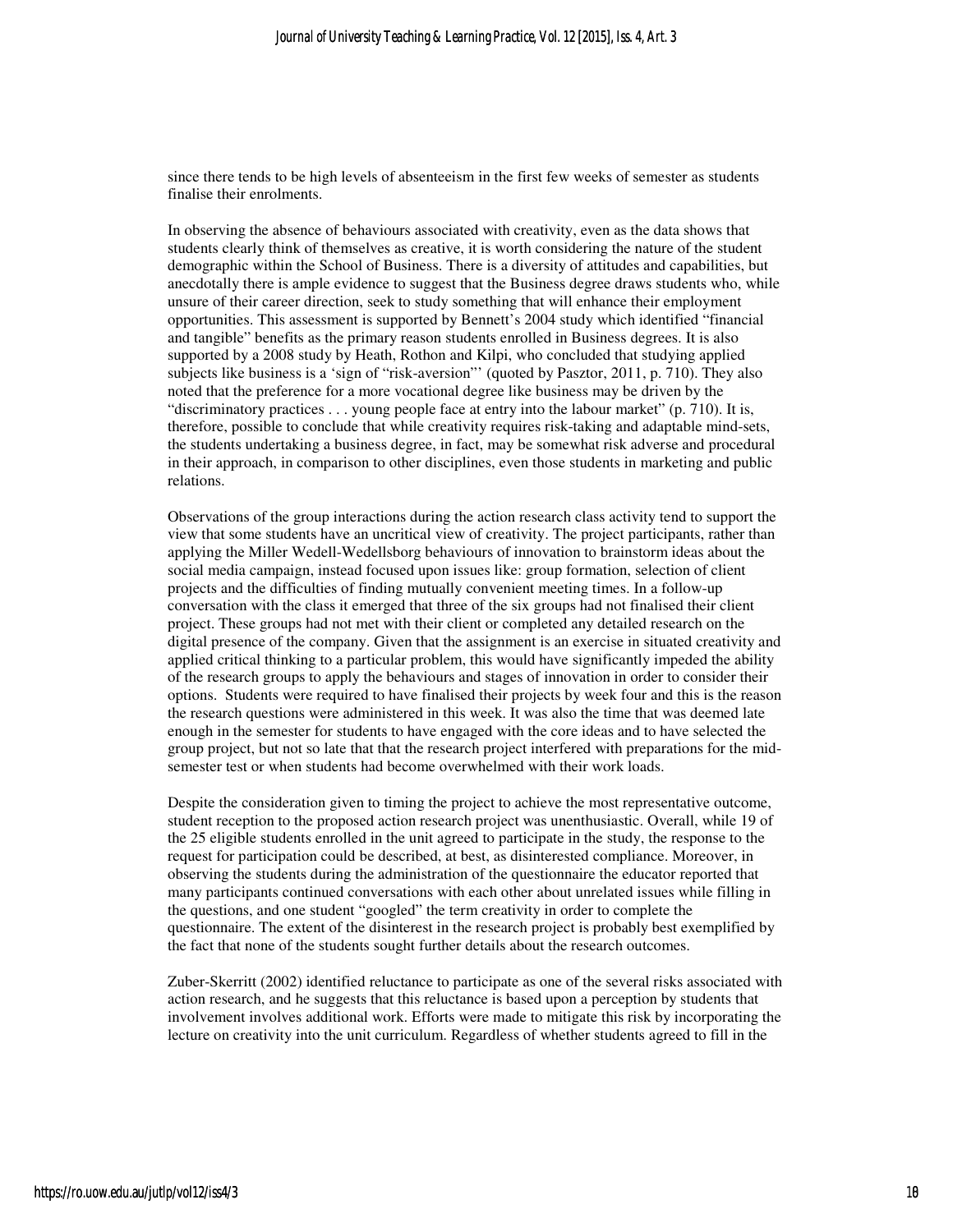pre-and post-lecture questionnaires, they were still required to listen to the lecture because it would provide them with some insights into how to approach their group assessment item.

While this research demonstrates that critical reflection upon the attributes of creativity strengthened some participants' perception of themselves as creative — which is clearly important in fostering creative confidence in individuals — it can be concluded that the students only narrowly and mechanistically engaged with the term "creative." They did not identify the characteristics and cognitive skills associated with the higher-order thinking that is integral to creativity — even after the lecture and activity — but rather defined it as simply divergent thinking or as many of them noted "thinking outside of the box." Another possibility for the narrow engagement with the research project and its reflections on creativity is that without past experiences to develop and refine an appreciation of the role and nature of creativity, the students only engaged with the idea of being creative in a generalised or decontextualised way; seeing it as an aspirational identity or abstract thing to know rather than as an embodied skill set. This may explain the perception gap between students seeing themselves as creative, yet simultaneously unable to demonstrate the behaviours or higher-order thinking skills that are associated with creativity.

This gap in how creativity is spoken about and how it is enacted in a classroom is potentially a part of broader conversations in higher education about how well business schools prepare students for the real world (Muff, 2015; Tanyel, Mitchel & McAlum, 1999; Raymond, 1993). Muff noted "that a Graduate Management Admission Council (GMAC) survey reveals that graduating students see little connection between what is important to succeed in business and what is taught in business schools" (p. 1). Ford (2013, p. 404) argued that business schools do not sufficiently emphasise thinking skills because they have become too "skills centric" in the process of making students work-ready. In similar research, Culkin and Mallik (2011) also argued that business schools seek to supply work-ready graduates but they are not helping students to be entrepreneurial. Central to entrepreneurship is critical and creative thinking and the authors argue that in a global dynamic business environment, businesses are placing pressure on business schools to produce more "flexible, creative, opportunity seeking, achievement orientated" workers (p. 356).

The results of this research project affirmed the three hypotheses proposed for this study. Students in marketing and public relations consider themselves creative, and the process of reflecting upon the attributes of creativity strengthened the students' own sense that they were creative. Students also felt that the classroom and assessment items did not support a creative environment. Indeed, it is clear from the feedback that some of the students do not see the assessment items as learning opportunities to develop their critical skills, but rather as impediments to creativity.

Cumulatively this research shows that students' generalised understanding of the term creativity shapes the nature of their engagement with both the curriculum content and the classroom environment. The data suggests that students in this small cohort may have had a disembodied or decontextualised sense of creativity that positions creativity as an inherent or intrinsic identity, or as an abstracted idea. These results may help to explain the assessment by McCorkle, Payan, Reardon and Kling (2007) who argued that while marketing students believe that creativity is important, they did not appear to be more "creative than other business students or non-business students" (p. 254). Similarly Titus (2000), McIntyre, Hite and Rickard (2003), and Wang, Peck and Chern (2010) found that marketing students thought of themselves as more creative than other business disciplines, even though they scored lower in the dimensions of creativity, and in particular in attributes like fluency, flexibility, originality and elaboration.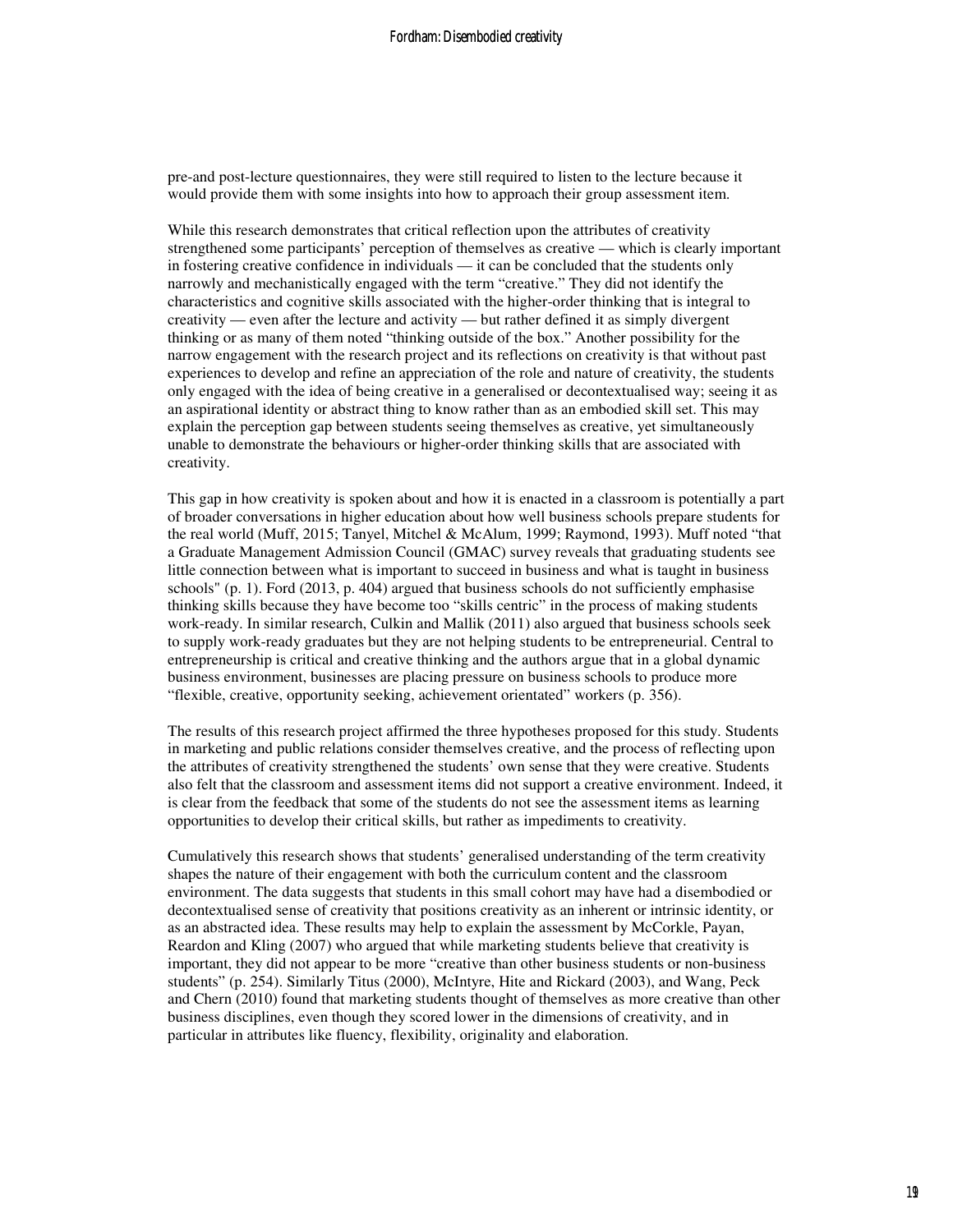#### **Conclusion**

This study has several limitations. The small cohort size and single research site means the findings cannot be seen as widely indicative, and the practical difficulties students experienced in obtaining a client by the deadline clearly shaped their creative performance during this research activity. However, as a piece of qualitative phenomenological research into an educator's expectations and experiences, some meaningful observations may still be made. This action research project has made evident that the absence of observable higher-order thinking and creative skills in the classroom doesn't mean that the students do not possess these abilities. Indeed, it is evident that the students think of themselves as creative, understand that it is linked to critical thinking and theoretically know that creativity is important to their careers.

However, they have not as yet embodied these behaviours and mindsets. Embodied learning occurs when students engage with knowledge in order to discover for themselves what is documented by others. The process of "observing and fine tuning" their own perceptions introduces focus, intention and motivation to the process of learning, and this grounds a student's knowledge in their own experience and context. Embodied learning is process that connects the student to the emotion that enables a genuine shift in perceptions (Gieser, 2008, p. 299). Since the process of embodiment occurs as individuals apply knowledge and ground learning in concrete experiences, it is not unreasonable that students demonstrate a generalised or decontextualised sense of the term. This action research finding therefore suggests that practitioner/educators need to carefully negotiate the gap between industry expectations of creativity and the student performance of creativity in a classroom setting, and that developing a curriculum that makes explicit the links between class room activities and higher-order thinking skills, creative performance and industry expectations is one way to reconcile these differences.

#### **Acknowledgements**

Helen Fordham lectures in Media and Communications at the University of Western Australia and is an Adjunct Associate Professor at the University of Notre Dame Australia's School of Arts and Sciences. She can be contacted on helen.fordham@uwa.edu.au. She would like to acknowledge the assistance of Dr Ainslie Robinson, Professor Chris Doepel, Professor Greg Moore and Professor Barbara Milech in the preparation of this article.

#### **References**

Aboudan, R. 2011. Engage them, don't enrage them - student voices and what it takes to participate. *English Language Teaching*, vol. 4, no. 1, pp. 128-134. http://www.ccsenet.org/journal/index.php/elt/article/viewFile/9673/6921

Amabile, T M 1997. Motivating creativity in organisations: On doing what you love and loving what you do. *California Management Review*, vol. 40, no. 1, pp. 39-58. http://www.jstor.org/stable/41165921

Amabile, T M & Pillemer, J 2012. Perspectives on the social psychology of creativity. *The Journal of Creative Behavior*, vol. 46, no. 1, pp. 3-15. http://dx.doi.org/10.1002/jocb.001

Bennett, R 2004. Students' motives for enrolling on business degrees in a post-1992 university. *The International Journal of Educational Management,* vol. 18, no. 1, pp. 25-36. http://dx.doi.org/10.1108/09513540410512127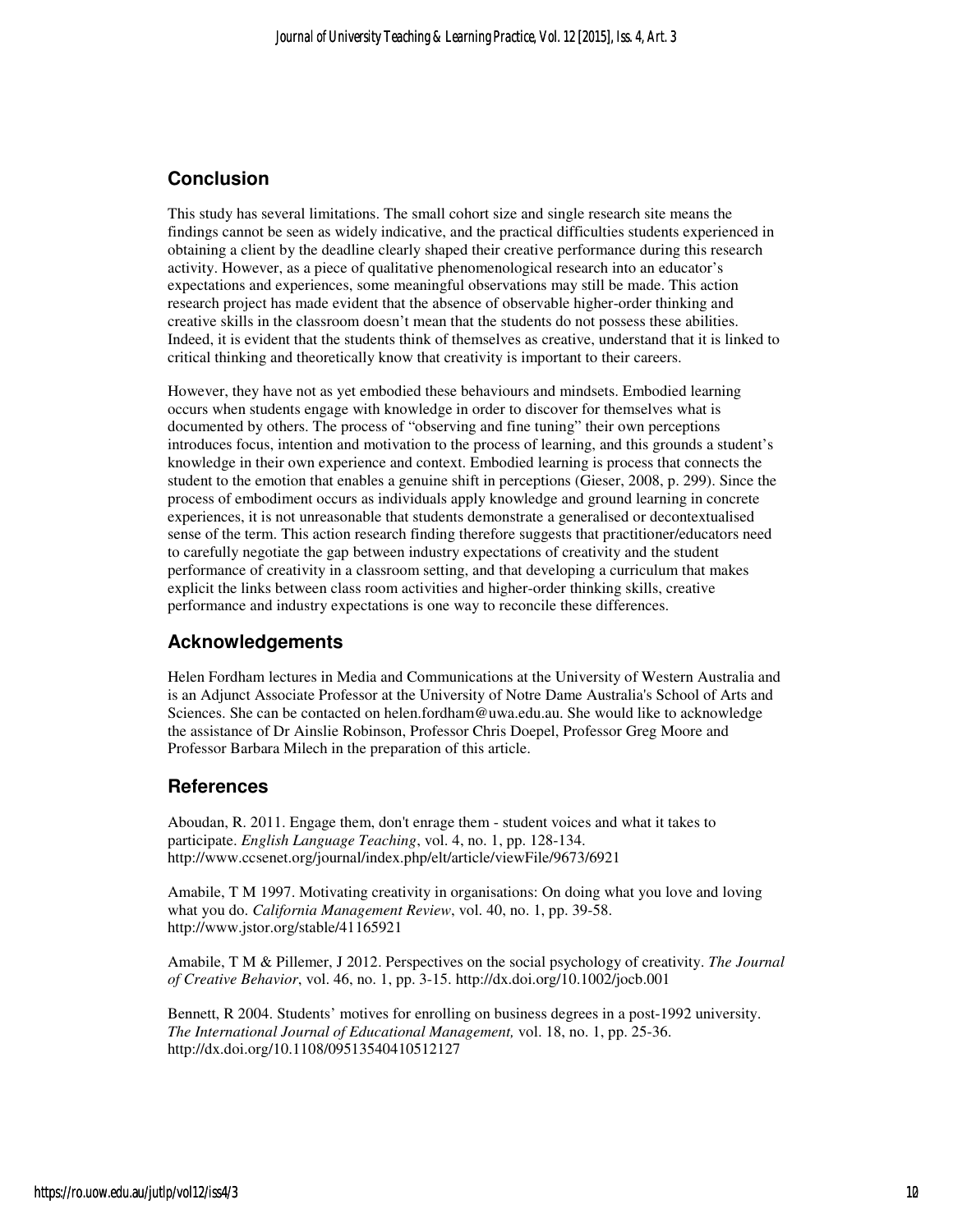Bodell, L 2014. Soft skills for the future. *Global HRD Regional Newsletter,* 8 March, pp. 35-38. https://www.td.org/Publications/Newsletters/Global-HRD-Newsletter-Middle-East/Soft-Skills-forthe-Future

Burch, B C 1999. When students (who are preservice teachers) don't want to engage. *Journal of Teacher Education,* vol. 50, no. 3, pp. 165-172. http://dx.doi.org/10.1177/002248719905000302

Bustillo, R. 2010. Strategies to enhance discussion and cooperative learning among economics and business undergraduate students. *Social Science Research Network*, 15 July*.* http://dx.doi.org/10.2139/ssrn.1676881

Clapham, M D 1997. Ideational skills training: A key element in creativity training programs. *Creativity Research Journal*, vol. 10, no. 1, pp. 33-44. http://dx.doi.org/10.1207/s15326934crj1001\_4

Craft, A 2003. The limits to creativity in education: Dilemmas for the educator. *British Journal of Educational Studies*, vol. 51, no. 2 June, pp. 113-127. http://dx.doi.org/10.1111/1467-8527.t01-1- 00229

Culkin, N & Mallick, S 2011. Producing work-ready graduates: The role of the entrepreneurial university. *International Journal of Market Research*, vol. 53, no. 3, pp. 347-368. https://www.mrs.org.uk/ijmr\_article/article/94370

Diliello, T C, Houghton, J D & Dawley, D 2011. Narrowing the creativity gap: The moderating effects of perceived support for creativity. *The Journal of Psychology*, vol. 145, no. 3, pp. 151- 172. http://dx.doi.org/10.1080/00223980.2010.548412

Dineen, R, Samuel, E & Livesey, K 2005. The promotion of creativity in learners: Theory and practice. *Art, Design and Communication in Higher Education,* vol. 4, no. 3, pp. 155-172. http://dx.doi.org/155-172. 10.1386/adch.4.3.155/1

Driver, M 2001. Fostering creativity in business education: Developing creative classroom environments to provide students with critical workplace competencies. *Journal of Education for Business*, vol 77, no. 1, pp. 28-33. http://dx.doi.org/10.1080/08832320109599667

Ewers, J E 2007. No ideas? You're not alone. *U.S. News and World Report*, 18 June, p. 50-52. http://www.creativeclass.com/\_v3/article\_library/media/113\_-\_no\_ideas\_\_you\_\_re\_not\_alone.pdf

Ford, G F 2013. Assessing business student thinking skills. *Journal of Management Education*, vol. 38, no. 3, pp. 384-411. http://dx.doi.org/10.1177/1052562913489028

Fontenot, N 1992. Effects of training in creativity and creative problem finding upon business people. *The Journal of Social Psychology,* vol. 133, no. 1, pp. 11-22. http://dx.doi.org/10.1080/00224545.1993.9712114

Gervais, S J, Guinote, A, Allen, J. & Slabu, L 2013. Power increases situated creativity. *Social Influence*, vol. 8, no. 4, pp. 294-311. http://dx.doi.org/10.1080/15534510.2012.742457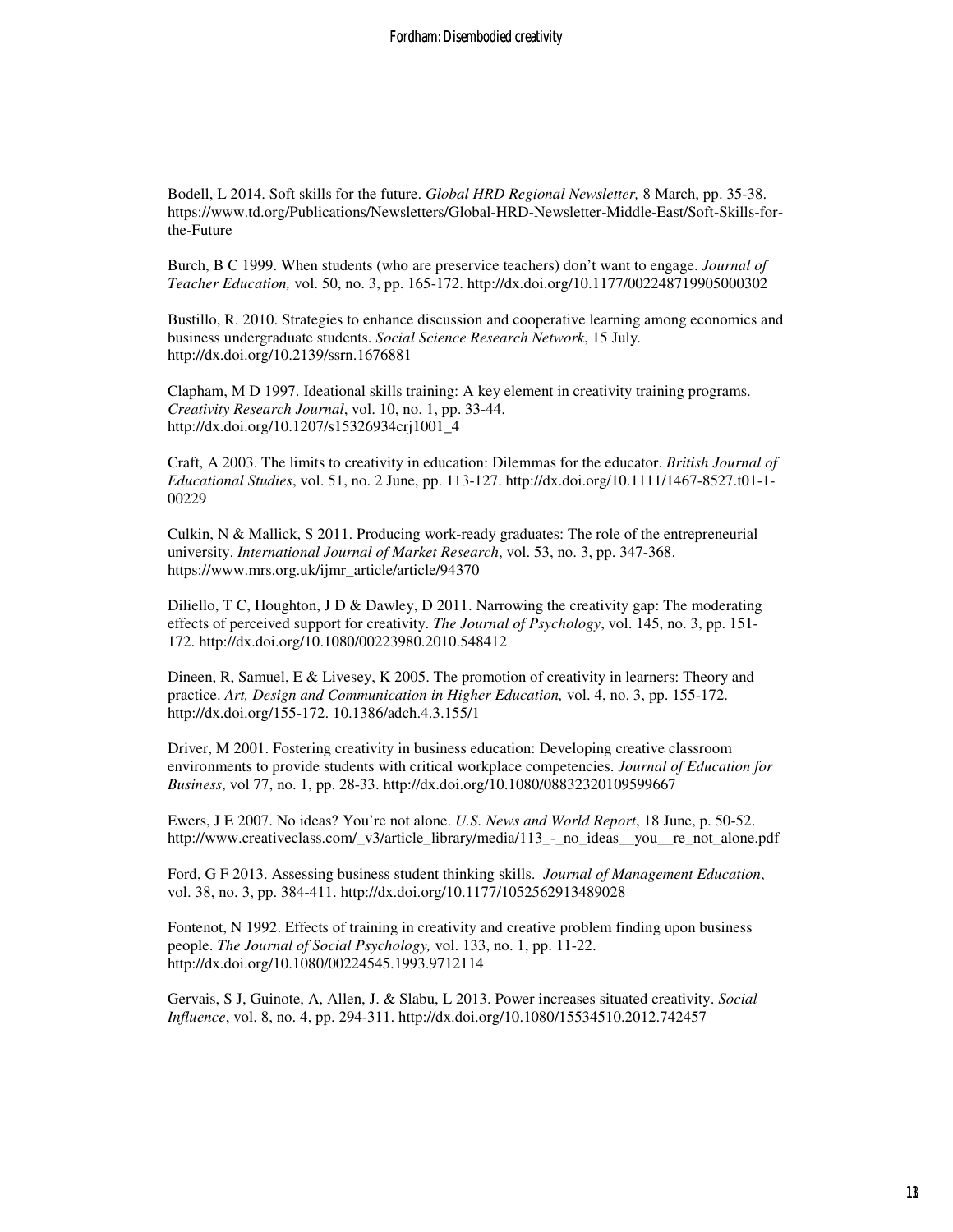Gieser, T 2008. Embodiment, emotion and empathy: A phenomenological approach to apprenticeship learning. *Anthropological Theory*, vol. 8, no. 3, pp 299-318. http://dx.doi.org/10.1177/1463499608093816

Hine, G S C & Lavery, S D 2014. The importance of action research in teacher education programs: Three testimonies. In *Transformative, Innovative and Engaging*. Proceedings of the 23rd Annual Teaching Learning Forum, 30-31 January. Perth: The University of Western Australia.

http://ctl.curtin.edu.au/professional\_development/conferences/tlf/tlf2014/refereed/hine.pdf

Hughes, G D 2003. Add creativity to your decision making processes. *Journal for Quality and Participation*, vol. 26, no. 2, pp. 5-13. http://asq.org/pub/jqp/past/2003/summer/jqpSM03ughes.pdf

Humphreys, D 2014. Employment outcomes in the four year sector: The value of liberal arts degrees. *Change: The Magazine of Higher Learning*, vol. 46, no. 3. pp. 64-66. http://dx.doi.org/10.1080/00091383.2014.910056

Koshy, V 2010. *Action research for improving educational practice: A step-by-step guide*. London: SAGE.

Massey, A 2005. Developing creativity for the world of work: A case study. *Art, Design, Communication in Higher Education*, vol. 4, no. 1, pp. 17-30. http://dx.doi.org/10.1386/adch.4.1.17/1

McCorkle, D E, Payan, J M, Reardon, J & Kling, N D 2007. Perceptions and reality: Creativity in the marketing classroom. *Journal of Marketing Education,* vol. 29, no. 3, pp. 254-261. http://dx.doi.org/10.1177/0273475307306892

McIntyre, F S, Hite, R E & Rickard, M K 2003. Individual characteristics and creativity in the marketing classroom: Exploratory insights. *Journal of Marketing Education,* vol. 25, no. 2, pp. 143-149. http://dx.doi.org/10.1177/0273475303254014

McWilliam, E & Dawson, S 2008. Teaching for creativity: Towards sustainable and replicable pedagogical practice. *Higher Education*, vol. 56, no. 6, pp. 633-643. http://dx.doi.org/10.1007/s10734-008-9115-7

Miller, P & Wedell-Wedellsborg, T 2013. *Innovation: Business as usual*. Boston MA: Harvard Business Review Press.

Muff, K 2012. Are business schools doing their job? *The Journal of Management Development*, vol. 31, no. 7, pp. 648- 662. http://dx.doi.org/10.1108/02621711211243854

Pasztor, A 2011. Imagined futures: Why business studies dominate the higher education choices of second-generation Turks in the Netherlands. *Ethnic and Racial Studies,* vol. 35, no. 4, pp. 704- 717. http://dx.doi.org/10.1080/01419870.2011.589521

Paulus, P B 2000. Groups, teams and creativity: The creative potential of idea-generating groups. *Applied Psychology,* vol. 49, no. 2, pp. 237-262. http://dx.doi.org/10.1111/1464-0597.00013